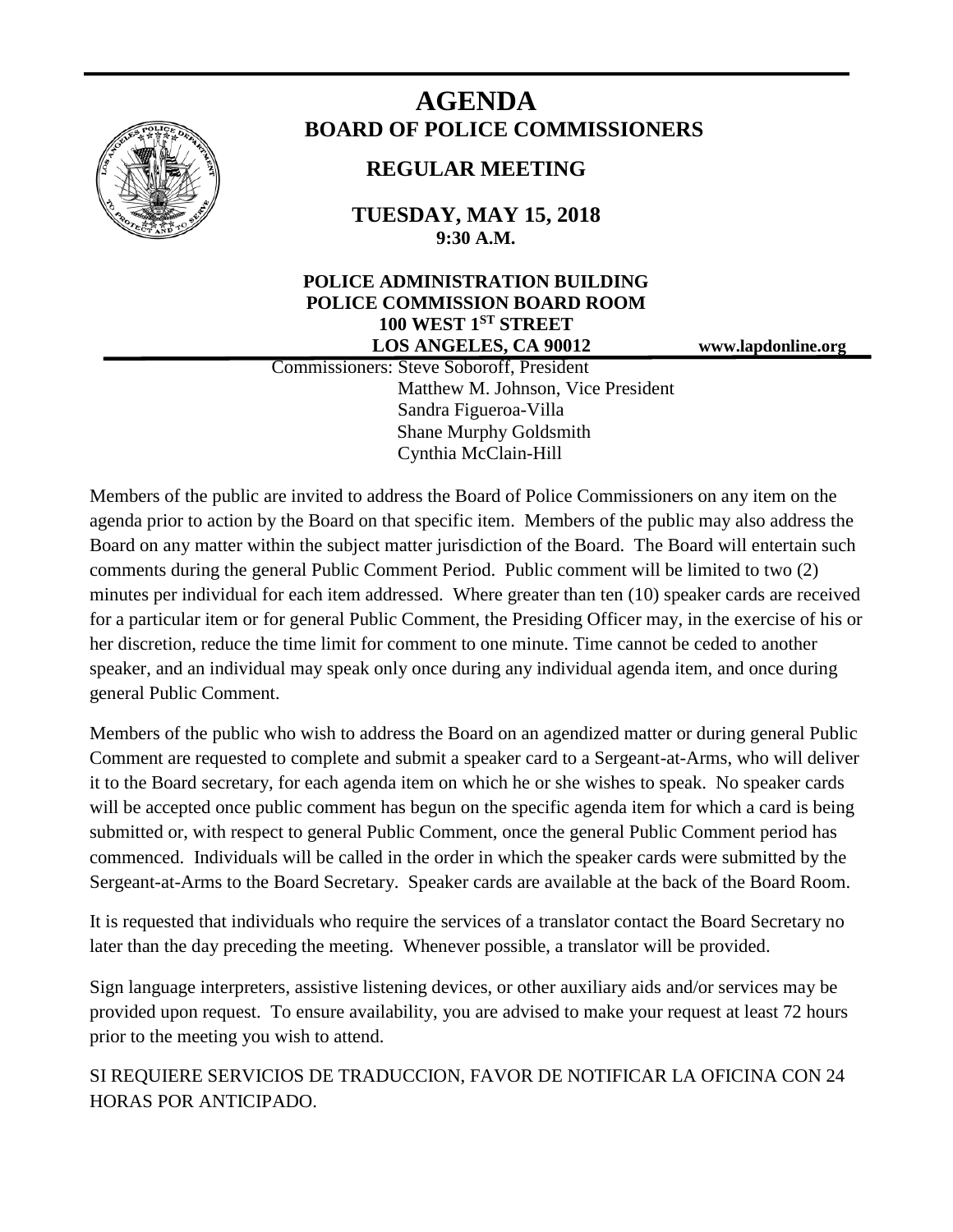# 1. **CONSENT AGENDA ITEMS**

A. DEPARTMENT'S REPORT, dated May 9, 2018, relative to the donation of promotional radio spots, valued at \$8,000.00, from Valley Traffic Advisory Council, to promote the 2018 Still Saving Lives Car Show and Safety Fair, for the benefit of the, Valley Traffic Division, as set forth. [\[BPC #18-0155\]](http://www.lapdpolicecom.lacity.org/051518/BPC_18-0155.pdf)

Recommendation(s) for Board action:

APPROVE the Department's report and ACCEPT the donation.

B. DEPARTMENT'S REPORT, dated May 9, 2018, relative to a monetary donation in the amount of \$50.00, from the Valley Traffic Advisory Council, to be used to reimburse the Child Passenger Safety re-certification of one officer, for the benefit of Valley Traffic Division, as set forth. **ISPC #18-0156** 

Recommendation(s) for Board action:

APPROVE the Department's report and ACCEPT the donation.

C. DEPARTMENT'S REPORT, dated May 9, 2018, relative to the donation of rifle magazines, valued at \$8,970.00, from Los Angeles Police Foundation, for the benefit of Police Sciences and Training Bureau, as set forth. **[\[BPC #18-0157\]](http://www.lapdpolicecom.lacity.org/051518/BPC_18-0157.pdf)** 

Recommendation(s) for Board action:

APPROVE the Department's report and ACCEPT the donation.

D. DEPARTMENT'S REPORT, dated May 9, 2018, relative to a monetary donation in the amount of \$20,000.00, from the Newton Community Youth Activities League, to be utilized for food and recreational activities and events, for the benefit of Newton Area Cadet Post, as set forth. **[\[BPC #18-0158\]](http://www.lapdpolicecom.lacity.org/051518/BPC_18-0158.pdf)** 

Recommendation(s) for Board action:

RECEIVE the Department's report and TRANSMIT to the Mayor and City Council for approval.

E. DEPARTMENT'S REPORT, dated May 9, 2018, relative to the donation of Naloxone Hydrochloride (NARCAN), valued at \$7,500.00, from Los Angeles Police Foundation, to be utilized to equip Resource Enhancement Services Enforcement Team (RESET) and Homeless Outreach and Proactive Engagement (HOPE) team as part of a pilot program to decrease mortality rates stemming from opiate overdose, for the benefit of Operations Central Bureau, as set forth. [\[BPC #18-0159\]](http://www.lapdpolicecom.lacity.org/051518/BPC_18-0159.pdf)

Recommendation(s) for Board action:

APPROVE the Department's report and ACCEPT the donation.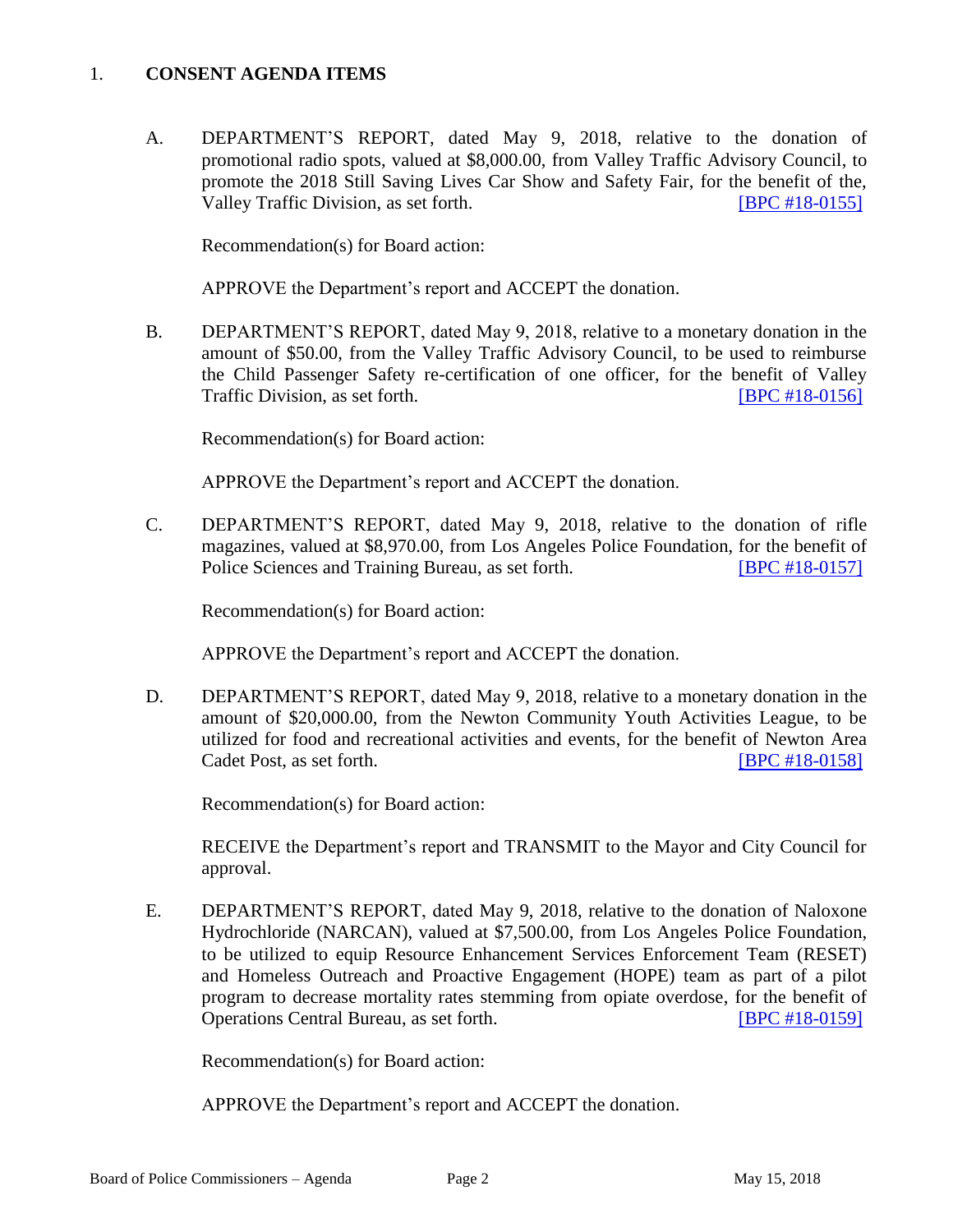F. DEPARTMENT'S REPORT, dated May 11, 2018, relative to the donation of appreciation events, valued at \$2,500.00, from the Los Angeles Police Foundation, the goal of these events are to foster wellness and satisfaction of Los Angeles Police Department personnel, for the benefit of the Use of Force Review Division, as set forth. [\[BPC #18-0160\]](http://www.lapdpolicecom.lacity.org/051518/BPC_18-0160.pdf)

Recommendation(s) for Board action:

APPROVE the Department's report and ACCEPT the donation.

G. DEPARTMENT'S REPORT, dated May 9, 2018, relative to the Department's donation of miscellaneous bound books and statistical digests, valued at \$0, from Los Angeles Police Department, to be utilized to help in preserving the history of the Los Angeles Police Department, for the benefit of Los Angeles Police Historical Society, as set forth.

[\[BPC #18-0161\]](http://www.lapdpolicecom.lacity.org/051518/BPC_18-0161.pdf)

Recommendation(s) for Board action:

APPROVE the Department's report and ACCEPT the donation.

#### 2. **REGULAR AGENDA ITEMS**

A. EXECUTIVE DIRECTOR'S REPORT, dated May 10, 2018, relative to the First Amendment to Contract No. C-129764 for Official Police Garage Service Area 17 to Reflect a Name Change from United Road Towing, Inc., DBA Ross Baker to Ross Baker Towing, Inc., as set forth. [\[BPC #18-0162\]](http://www.lapdpolicecom.lacity.org/051518/BPC_18-0162.pdf)

Recommendation(s) for Board action:

APPROVE the Department's report and TRANSMIT to the Mayor and City Council.

B. DEPARTMENT'S REPORT, dated May 9, 2018, relative to Approval of Request for Proposals for Court Reporter Services for Los Angeles Police Department's Professional Standards Bureau, Internal Affairs Group, as set forth. [\[BPC #18-0163\]](http://www.lapdpolicecom.lacity.org/051518/BPC_18-0163.pdf)

Recommendation(s) for Board action:

APPROVE the Department's report.

C. DEPARTMENT'S REPORT, dated May 10, 2018, relative to the Request to Approve the Agreement between The City of Los Angeles and Westcor Environmental, Inc., to provide the Los Angeles Police Department with lead maintenance and mining services, as set forth. **IBPC** #18-0164]

Recommendation(s) for Board action:

APPROVE the Department's report and TRANSMIT to the Mayor and City Council.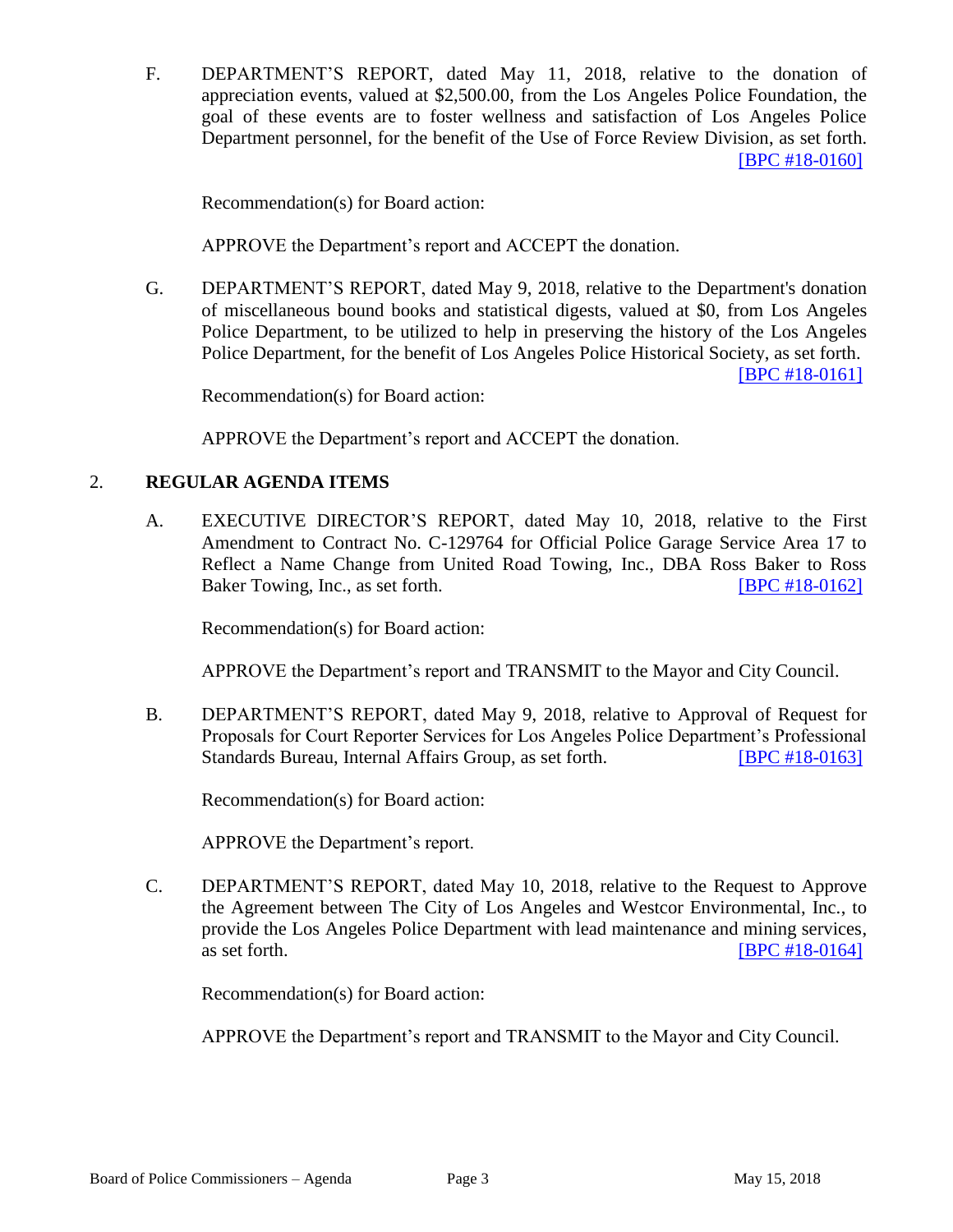D. DEPARTMENT'S REPORT, dated May 9, 2018, relative to Homelessness and Mental Illness on the Metropolitan Transportation Authority System, as set forth.

[\[BPC #18-0165\]](http://www.lapdpolicecom.lacity.org/051518/BPC_18-0165.pdf)

Recommendation(s) for Board action:

REVIEW the Department's report and TRANSMIT City Council Public Safety Committee.

E. DEPARTMENT'S REPORT, dated May 9, 2018, relative to the Budgetary Adjustment to the Contract Agreement between the Los Angeles County Metropolitan Transportation Authority (LACMTA) and The Los Angeles Police Department, as set forth. **EXECUTE: EXECUTE: EXECUTE: EXECUTE: EXECUTE: EXECUTE: EXECUTE: EXECUTE: EXECUTE: EXECUTE: EXECUTE: EXECUTE: EXECUTE: EXECUTE: EXECUTE: EXECUTE: EXECUTE: EXECUTE: EXECUTE: EXECU** 

Recommendation(s) for Board action:

APPROVE the Department's report and TRANSMIT to the Mayor and City Council.

# 3. **REPORT OF THE CHIEF OF POLICE**

- Significant Incidents and activities occurring during the period of May 8, 2018 through May 15, 2018
- Crime Statistics
- Recruitment/Reinstatement/Reassignment of Officers
- Department Personnel Strength

# 4. **PUBLIC COMMENT PERIOD**

# **5. CLOSED SESSION ITEMS**

- A. PUBLIC EMPLOYEE DISCIPLINE/DISMISSAL/RELEASE/PUBLIC EMPLOYEE PERFORMANCE EVALUATION. Officer Involved Shooting (OIS). Government Code Section 54957.
	- 1. OIS-Animal #035-17 One Police Officer III *(Date of Occurrence – 5/24/17)* One Police Officer I
	- 2. OIS #036-17 One Lieutenant II *(Date of Occurrence – 5/25/17* One Sergeant I *Involved Party – B. Santos Perlera)* Four Police Officer III

Sixteen Police Officer II

# **ADJOURNMENT**

Support materials relative to Open Session agenda items are available for public inspection in Room 134, Police Administration Building. The Board may consider matters of an emergency nature not appearing on the published agenda. Information on supplemental agenda items may be obtained by calling the Office of the Board Secretary, Police Commission, at (213) 236-1400 (TDD 213/236-1440), after 9:30 a.m., Friday, May 11, 2018.